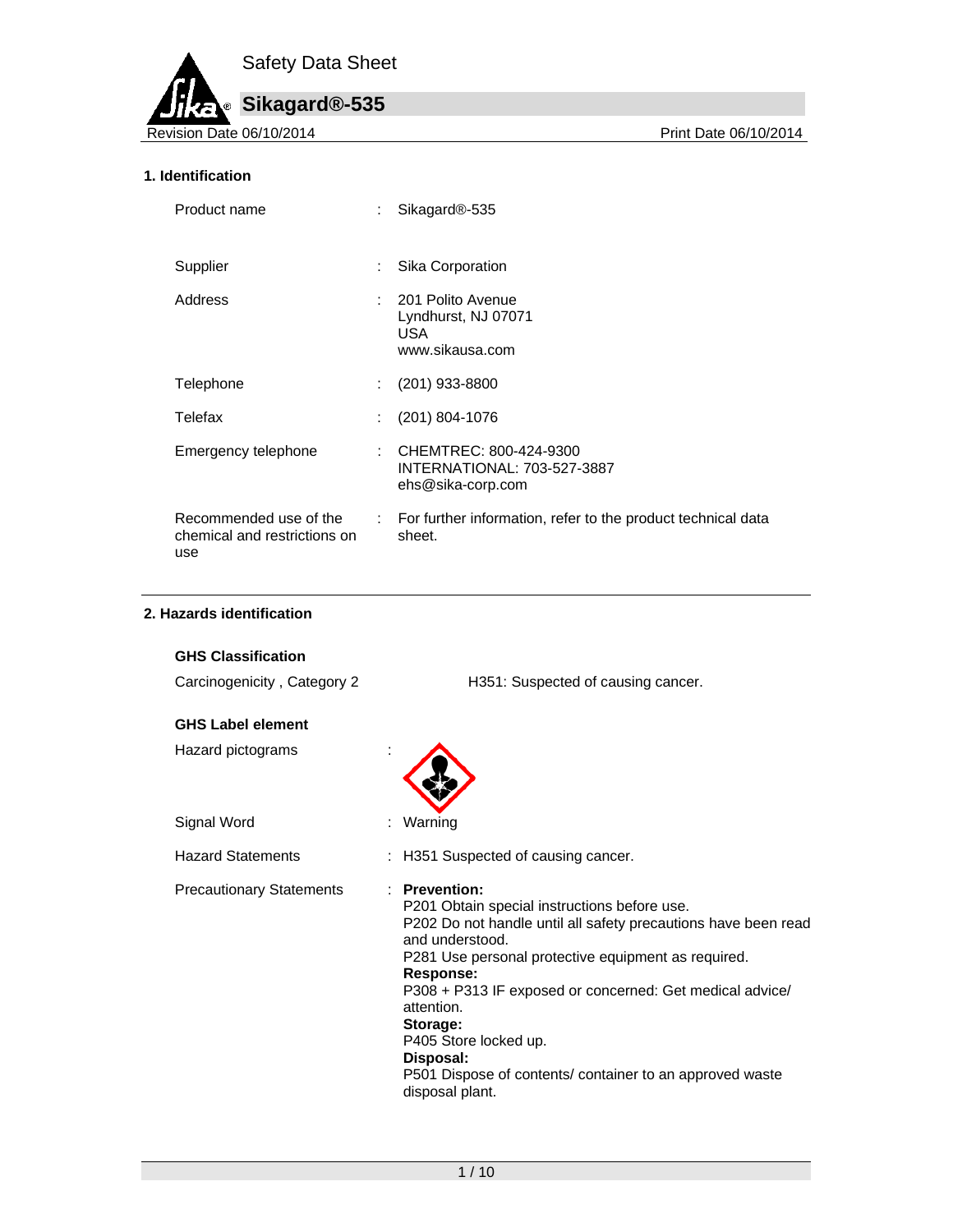

See Section 11 for more detailed information on health effects and symptoms.

## **3. Composition/information on ingredients**

## **Hazardous ingredients**

| Chemical Name      | CAS-No.    | Concentration (%)          |
|--------------------|------------|----------------------------|
| l titanium dioxide | 13463-67-7 | $\rightarrow$ = 5 - < 10 % |

There are no additional ingredients present which, within the current knowledge of the supplier and in the concentrations applicable, are classified as hazardous to health or the environment and hence require reporting in this section.

#### **4. First aid measures**

| If inhaled                                                        | : Move to fresh air.<br>Consult a physician after significant exposure.                                                                                                                                                   |
|-------------------------------------------------------------------|---------------------------------------------------------------------------------------------------------------------------------------------------------------------------------------------------------------------------|
| In case of skin contact                                           | : Take off contaminated clothing and shoes immediately.<br>Wash off with soap and plenty of water.<br>If symptoms persist, call a physician.                                                                              |
| In case of eye contact                                            | : Remove contact lenses.<br>Keep eye wide open while rinsing.<br>If eye irritation persists, consult a specialist.                                                                                                        |
| If swallowed                                                      | : Clean mouth with water and drink afterwards plenty of water.<br>Induce vomiting immediately and call a physician.<br>Do not give milk or alcoholic beverages.<br>Never give anything by mouth to an unconscious person. |
| Most important symptoms<br>and effects, both acute and<br>delayed | : No known significant effects or hazards.                                                                                                                                                                                |
|                                                                   | See Section 11 for more detailed information on health effects<br>and symptoms.                                                                                                                                           |
| Protection of first-aiders                                        | : Move out of dangerous area.<br>Consult a physician.<br>Show this material safety data sheet to the doctor in<br>attendance.                                                                                             |
| Notes to physician                                                | : Treat symptomatically.                                                                                                                                                                                                  |

#### **5. Fire-fighting measures**

| Suitable extinguishing media | : Use extinguishing measures that are appropriate to local<br>circumstances and the surrounding environment. |
|------------------------------|--------------------------------------------------------------------------------------------------------------|
| Specific extinguishing       | : Collect contaminated fire extinguishing water separately. This                                             |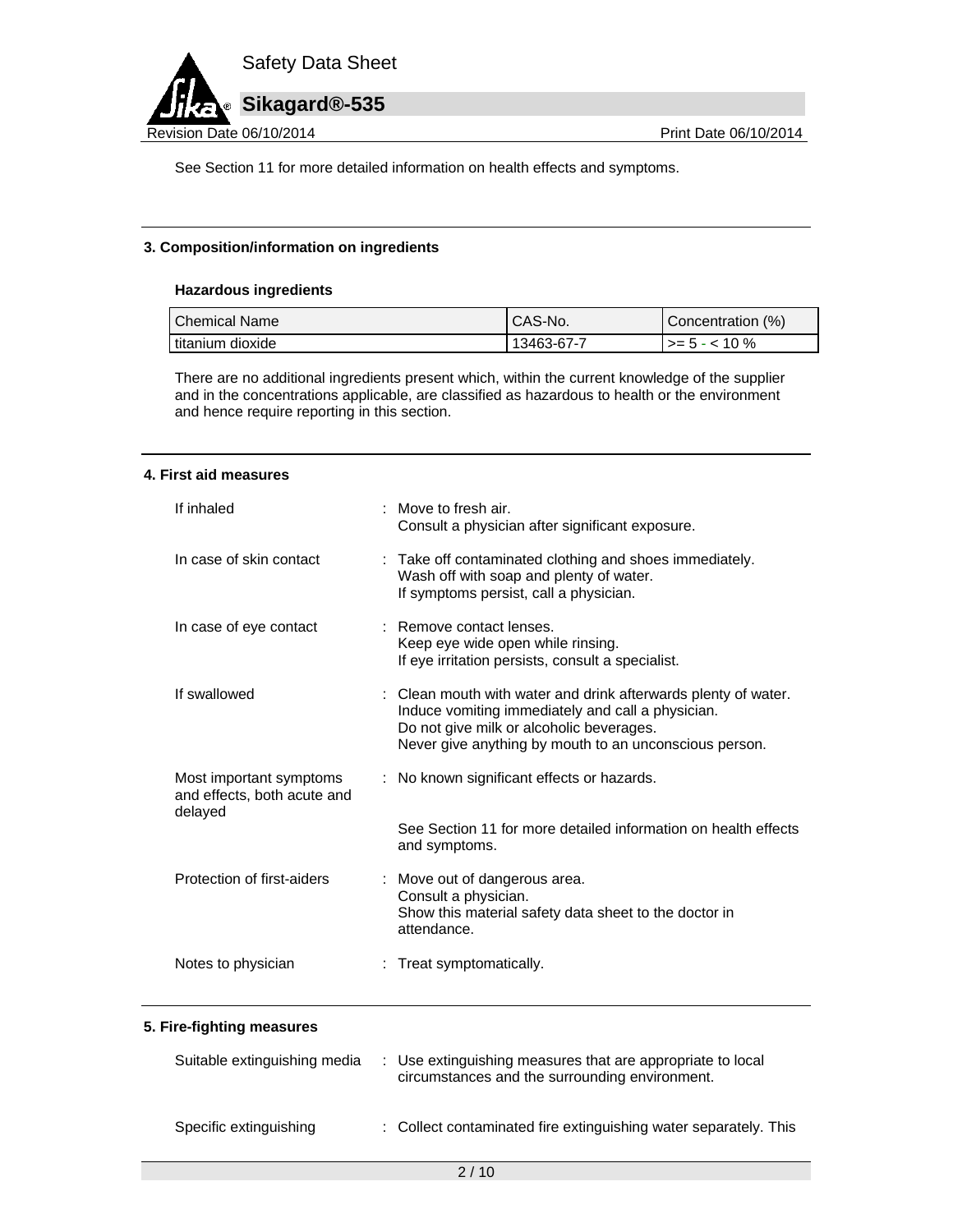

| Revision Date 06/10/2014       | Print Date 06/10/2014                                                                                                                                       |
|--------------------------------|-------------------------------------------------------------------------------------------------------------------------------------------------------------|
| methods                        | must not be discharged into drains.<br>Fire residues and contaminated fire extinguishing water must<br>be disposed of in accordance with local regulations. |
| for fire-fighters              | Special protective equipment : In the event of fire, wear self-contained breathing apparatus.                                                               |
| 6. Accidental release measures |                                                                                                                                                             |

| Personal precautions,<br>protective equipment and<br>emergency procedures | : Use personal protective equipment.<br>Deny access to unprotected persons.                                                                                                                                                                     |
|---------------------------------------------------------------------------|-------------------------------------------------------------------------------------------------------------------------------------------------------------------------------------------------------------------------------------------------|
| Environmental precautions                                                 | : Do not flush into surface water or sanitary sewer system.<br>If the product contaminates rivers and lakes or drains inform<br>respective authorities.<br>Local authorities should be advised if significant spillages<br>cannot be contained. |
| Methods and materials for<br>containment and cleaning up                  | : Soak up with inert absorbent material (e.g. sand, silica gel,<br>acid binder, universal binder, sawdust).<br>Keep in suitable, closed containers for disposal.                                                                                |

# **7. Handling and storage**

| Advice on safe handling     | : Avoid exceeding the given occupational exposure limits (see<br>section 8).<br>Do not get in eyes, on skin, or on clothing.<br>For personal protection see section 8.<br>Smoking, eating and drinking should be prohibited in the<br>application area.<br>Follow standard hygiene measures when handling chemical<br>products. |
|-----------------------------|---------------------------------------------------------------------------------------------------------------------------------------------------------------------------------------------------------------------------------------------------------------------------------------------------------------------------------|
| Conditions for safe storage | : Store in original container.<br>Keep container tightly closed in a dry and well-ventilated<br>place.<br>Containers which are opened must be carefully resealed and<br>kept upright to prevent leakage.<br>Observe label precautions.<br>Store in accordance with local regulations.                                           |
| Materials to avoid          | : no data available                                                                                                                                                                                                                                                                                                             |

## **8. Exposure controls/personal protection**

| <b>Component</b> | CAS-No.    | Basis **            | Value | Exposure limit(s)*/<br>Form of exposure |
|------------------|------------|---------------------|-------|-----------------------------------------|
| titanium dioxide | 13463-67-7 | <b>ACGIH</b>        | TWA   | $10$ mg/m $3$                           |
|                  |            | OSHA P <sub>0</sub> | TWA   | 10 $mg/m3$<br>Total                     |
|                  |            | OSHA Z-1            | TWA   | $15 \text{ mg/m}$<br>total dust         |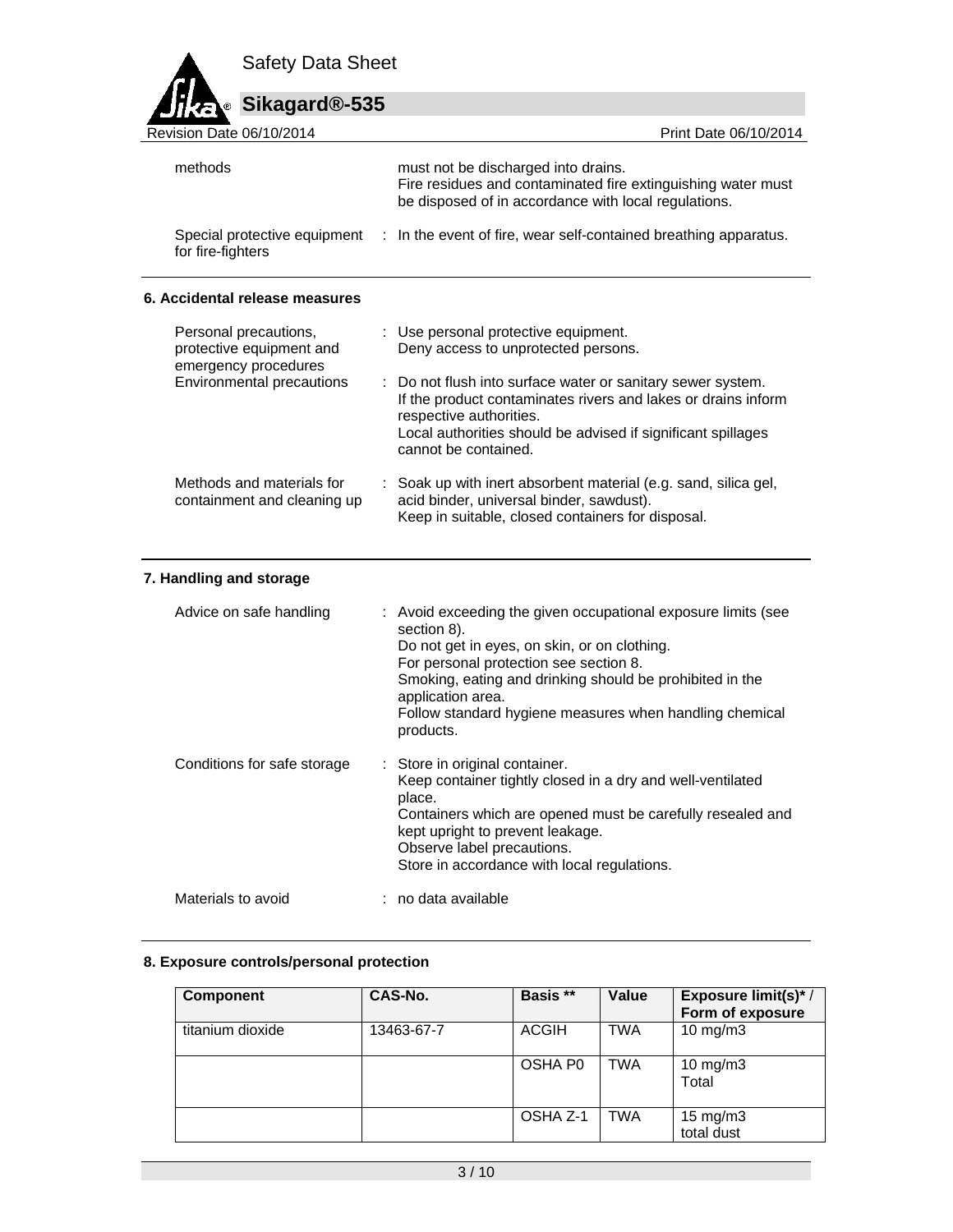

Revision Date 06/10/2014 **Print Date 06/10/2014** Print Date 06/10/2014

| zinc oxide | 1314-13-2 | <b>ACGIH</b> | <b>TWA</b>  | $2$ mg/m $3$<br>Respirable fraction |
|------------|-----------|--------------|-------------|-------------------------------------|
|            |           | <b>ACGIH</b> | <b>STEL</b> | 10 mg/m3<br>Respirable fraction     |
|            |           | OSHA Z-1     | <b>TWA</b>  | 15 mg/m3<br>total dust              |
|            |           | OSHA Z-1     | <b>TWA</b>  | $5$ mg/m $3$<br>respirable fraction |
|            |           | OSHA P0      | TWA         | 10 mg/m3<br>Total                   |
|            |           | OSHA P0      | <b>TWA</b>  | $5$ mg/m $3$<br>Respirable fraction |
|            |           | OSHA P0      | <b>TWA</b>  | $5$ mg/m $3$                        |
|            |           | OSHA P0      | <b>STEL</b> | 10 mg/m3                            |
|            |           | OSHA Z-1     | <b>TWA</b>  | 5 mg/m3<br><b>Fumes</b>             |

\*The above mentioned values are in accordance with the legislation in effect at the date of the release of this safety data sheet.

#### \*\***Basis**

ACGIH. Threshold Limit Values (TLV) OSHA P0. Table Z-1, Limit for Air Contaminat (1989 Vacated Values) OSHA P1. Permissible Exposure Limits (PEL), Table Z-1, Limit for Air Contaminant OSHA P2. Permissible Exposure Limits (PEL), Table Z-2 OSHA Z3. Table Z-3, Mineral Dust

| <b>Engineering measures</b>   | : Use of adequate ventilation should be sufficient to control<br>worker exposure to airborne contaminants. If the use of this<br>product generates dust, fumes, gas, vapor or mist, use<br>process enclosures, local exhaust ventilation or other<br>engineering controls to keep worker exposure below any<br>recommended or statutory limits. |
|-------------------------------|-------------------------------------------------------------------------------------------------------------------------------------------------------------------------------------------------------------------------------------------------------------------------------------------------------------------------------------------------|
| Personal protective equipment |                                                                                                                                                                                                                                                                                                                                                 |
| Respiratory protection        | : Use a properly fitted NIOSH approved air-purifying or air-fed<br>respirator complying with an approved standard if a risk<br>assessment indicates this is necessary.                                                                                                                                                                          |

The filter class for the respirator must be suitable for the maximum expected contaminant concentration (gas/vapor/aerosol/particulates) that may arise when handling the product. If this concentration is exceeded, self-contained breathing apparatus must be used.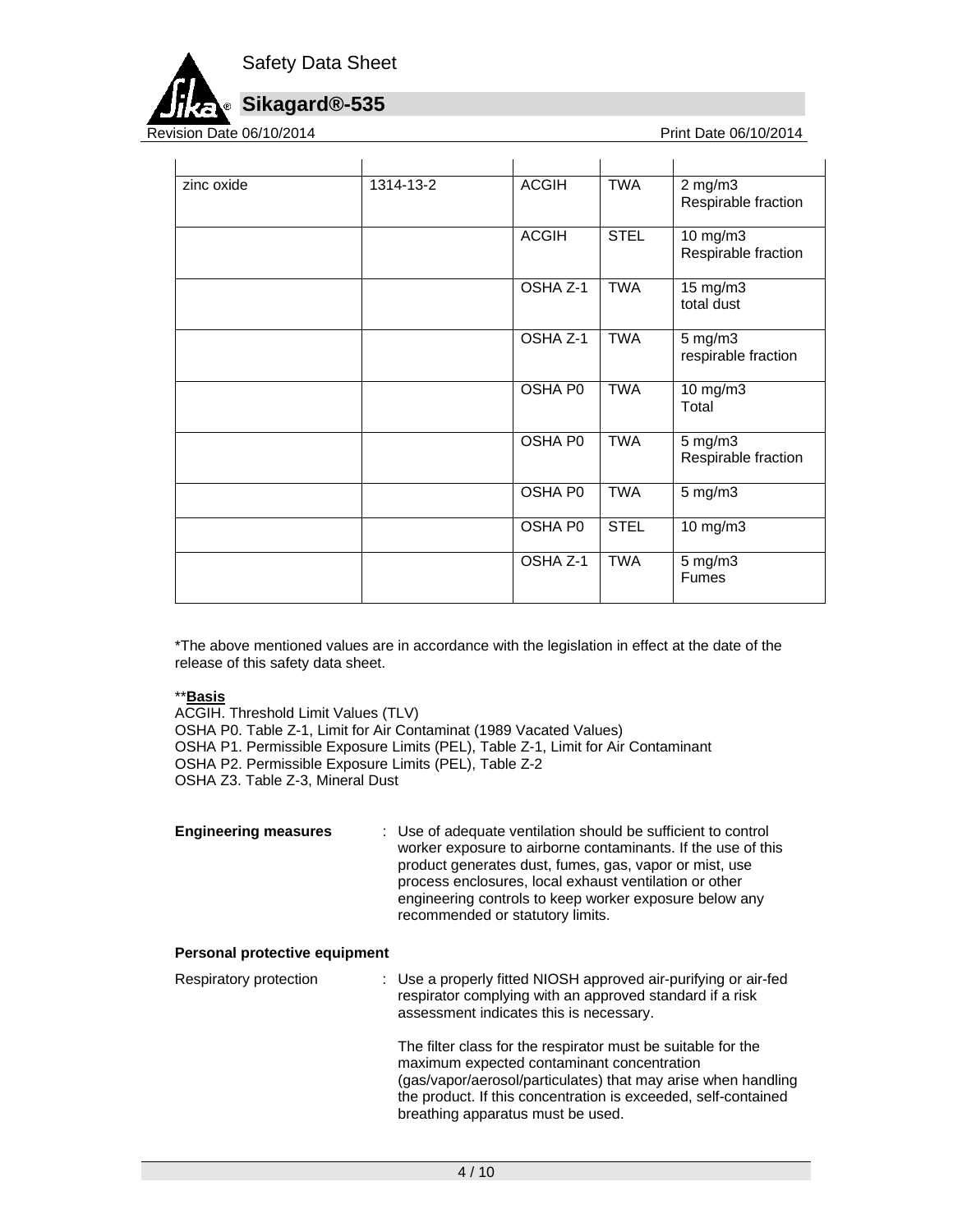Safety Data Sheet



| Hand protection<br>Remarks | : Chemical-resistant, impervious gloves complying with an<br>approved standard should be worn at all times when handling<br>chemical products if a risk assessment indicates this is<br>necessary. |
|----------------------------|----------------------------------------------------------------------------------------------------------------------------------------------------------------------------------------------------|
| Eye protection             | : Safety eyewear complying with an approved standard should<br>be used when a risk assessment indicates this is necessary.                                                                         |
| Skin and body protection   | : Choose body protection in relation to its type, to the<br>concentration and amount of dangerous substances, and to<br>the specific work-place.                                                   |
| Hygiene measures           | : Wash hands before breaks and immediately after handling the<br>product.<br>Remove contaminated clothing and protective equipment<br>before entering eating areas.                                |

# **9. Physical and chemical properties**

| Appearance                              |                | viscous liquid                    |
|-----------------------------------------|----------------|-----------------------------------|
| Color                                   |                | various                           |
| Odor                                    | t              | like acrylic                      |
| Odor Threshold                          | $\ddot{\cdot}$ | no data available                 |
| Flash point                             | ÷              | $> 212$ °F ( $> 100$ °C)          |
| Ignition temperature                    | ÷              | not applicable                    |
| Decomposition temperature               | ÷              | no data available                 |
| Lower explosion limit (Vol%)            | ÷              | no data available                 |
| Upper explosion limit (Vol%)            | $\ddot{\cdot}$ | no data available                 |
| Flammability (solid, gas)               | ÷              | no data available                 |
| Oxidizing properties                    | ÷              | no data available                 |
| Autoignition temperature                | ÷              | no data available                 |
| рH                                      | İ.             | Note: not applicable              |
| Melting point/range /<br>Freezing point | t              | no data available                 |
| Boiling point/boiling range             | t              | no data available                 |
| Vapor pressure                          | t              | no data available                 |
| Density                                 | t              | ca.1.37 g/cm3<br>at 73 °F (23 °C) |
| Water solubility                        | :              | Note: slightly soluble            |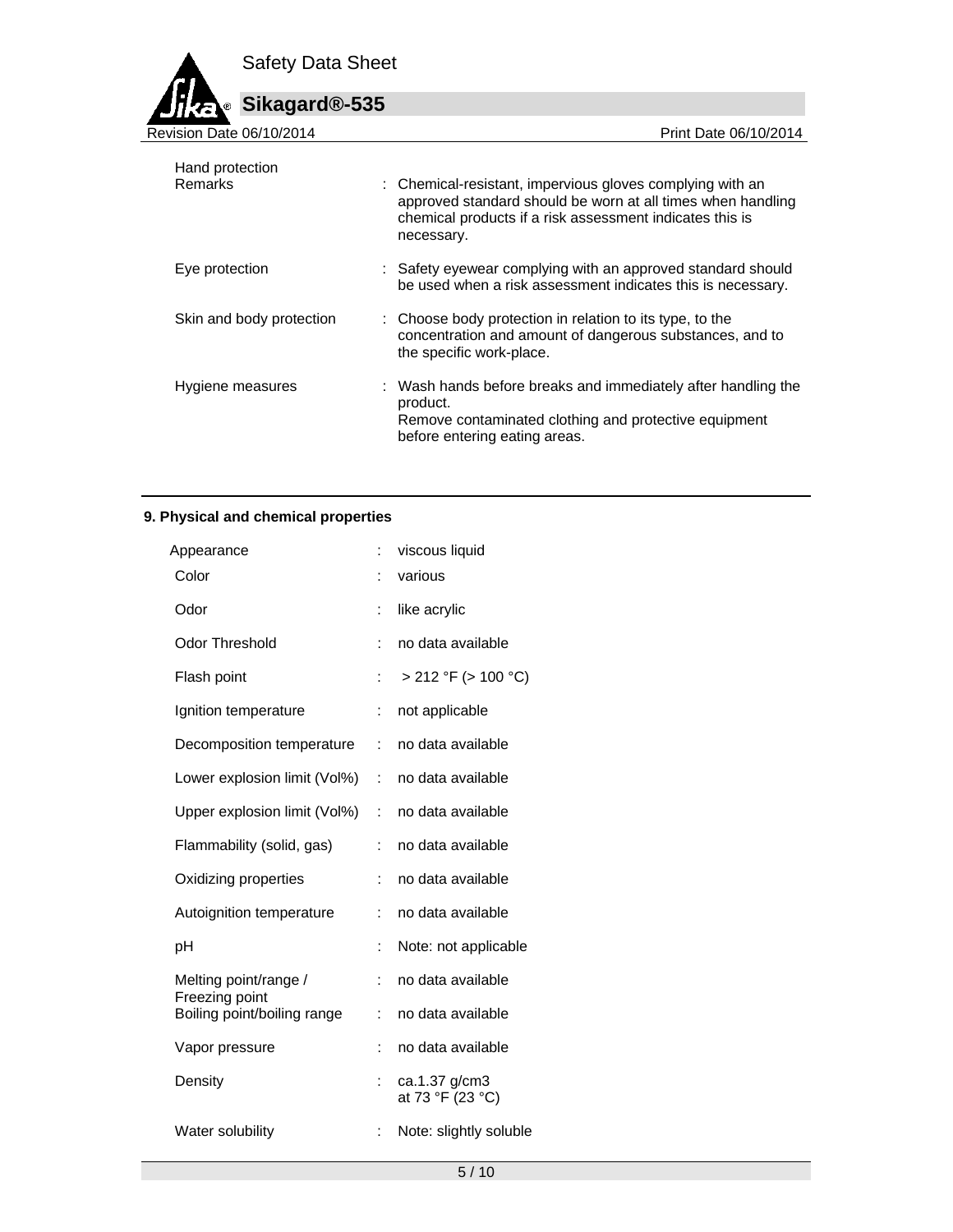Safety Data Sheet



| Partition coefficient: n-<br>octanol/water  | no data available                       |
|---------------------------------------------|-----------------------------------------|
| Viscosity, dynamic                          | no data available                       |
| Viscosity, kinematic                        | $: > 20.5$ mm2/s<br>at $104 °F$ (40 °C) |
| Relative vapor density                      | no data available                       |
| Evaporation rate                            | no data available                       |
| Burning rate                                | no data available                       |
| Volatile organic compounds<br>(VOC) content | $: 77$ g/l                              |

## **10. Stability and reactivity**

| Reactivity                            | : No dangerous reaction known under conditions of normal use. |
|---------------------------------------|---------------------------------------------------------------|
| Chemical stability                    | : The product is chemically stable.                           |
| Possibility of hazardous<br>reactions | : Stable under recommended storage conditions.                |
| Conditions to avoid                   | : no data available                                           |
| Incompatible materials                | : no data available                                           |

#### **11. Toxicological information**

#### **Acute toxicity**

| <b>Product</b>            |                     |
|---------------------------|---------------------|
| Acute oral toxicity       | : no data available |
| Acute inhalation toxicity | : no data available |
| Acute dermal toxicity     | : no data available |

#### **Skin corrosion/irritation**

#### **Product**

no data available

## **Serious eye damage/eye irritation**

## **Product**

no data available

## **Respiratory or skin sensitization**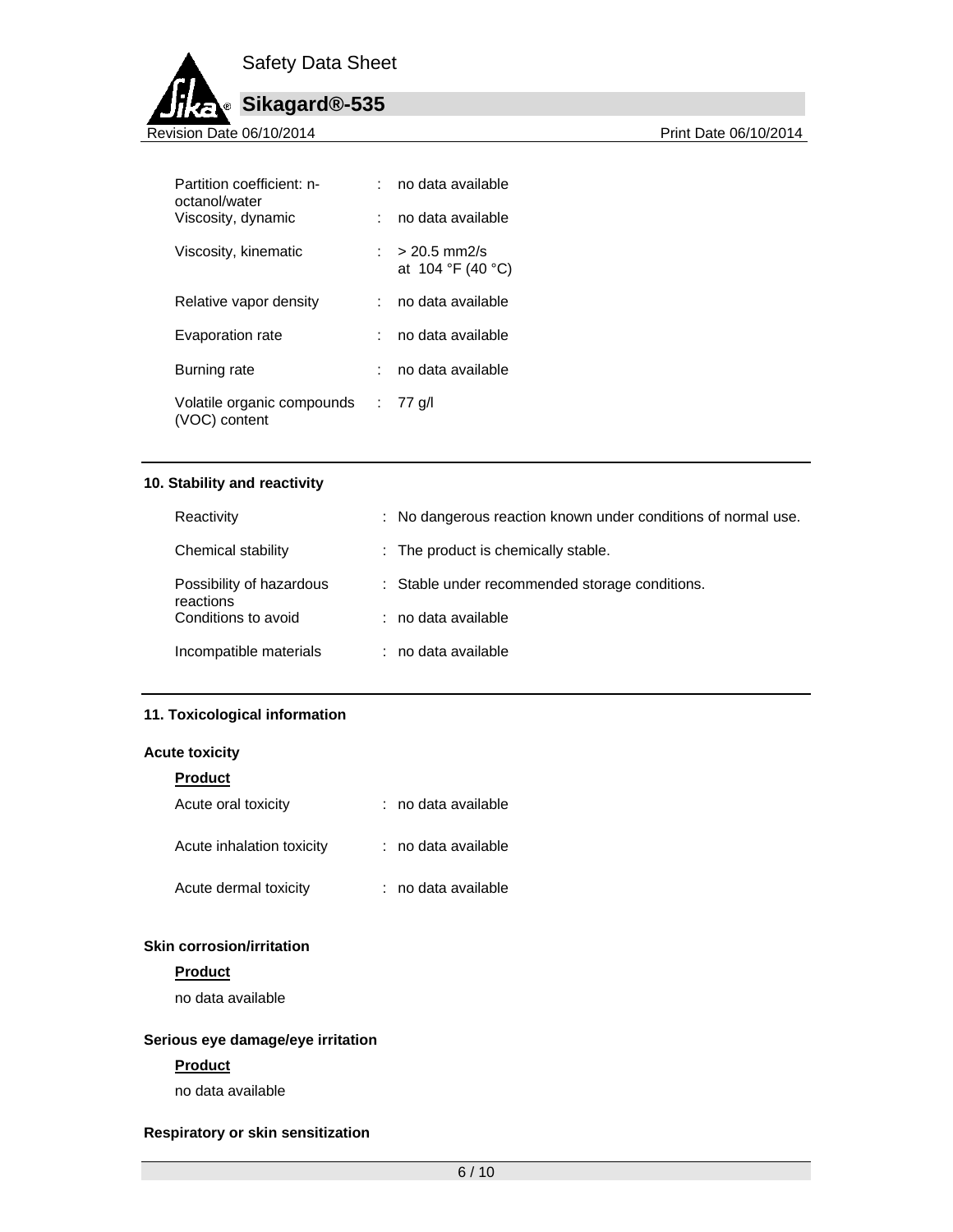

## **Product**

no data available

#### **Germ cell mutagenicity**

## **Product**

| Mutagenicity |  | no data available |
|--------------|--|-------------------|
|--------------|--|-------------------|

## **Carcinogenicity**

## **Product**

Carcinogenicity : Suspected of causing cancer.

**IARC** Group 2B: Possibly carcinogenic to humans titanium dioxide 13463-67-7

## **NTP** not applicable **Reproductive Toxicity/Fertility**

# **Product**

Reproductive toxicity : no data available

## **Reproductive Toxicity/Development/Teratogenicity**

#### **Product**

Teratogenicity **interest and interest and interest and interest and interest and interest and interest and interest** 

## **STOT-single exposure**

# **Product**

Assessment: no data available

## **STOT-repeated exposure**

#### **Product**

Assessment: no data available

# **Aspiration toxicity**

#### **Product**

no data available

## **12. Ecological information**

| Other information | Do not empty into drains; dispose of this material and its<br>container in a safe way.<br>Avoid dispersal of spilled material and runoff and contact<br>with soil, waterways, drains and sewers.<br>Toxic to aquatic organisms, may cause long-term adverse<br>effects in the aquatic environment. |
|-------------------|----------------------------------------------------------------------------------------------------------------------------------------------------------------------------------------------------------------------------------------------------------------------------------------------------|
|                   |                                                                                                                                                                                                                                                                                                    |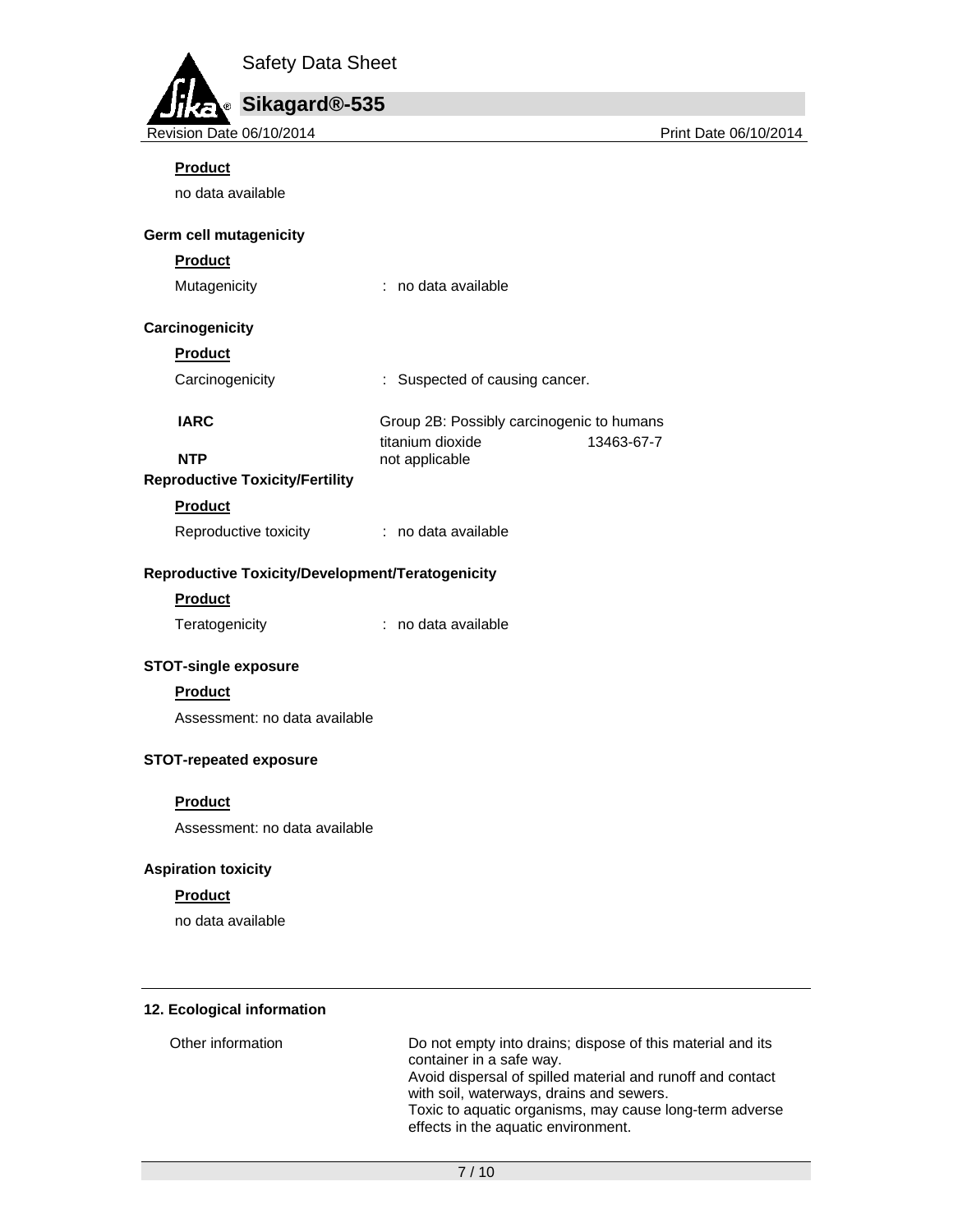

May be harmful to the environment if released in large quantities. Water polluting material.

#### **13. Disposal considerations**

| <b>Disposal methods</b> |                                                                                                                                                                                                                             |
|-------------------------|-----------------------------------------------------------------------------------------------------------------------------------------------------------------------------------------------------------------------------|
| Waste from residues     | Disposal of this product, solutions and any by-products should<br>at all times comply with the requirements of environmental<br>protection and waste disposal legislation and any regional<br>local authority requirements. |
| Contaminated packaging  | : Empty containers should be taken to an approved waste<br>handling site for recycling or disposal.                                                                                                                         |

#### **14. Transport information**

**DOT**  Not regulated

**IATA** 

| UN number                                   | 3082                                                                                              |
|---------------------------------------------|---------------------------------------------------------------------------------------------------|
| Description of the goods                    | Environmentally hazardous substance, liquid, n.o.s.<br>(zinc oxide, 2-octyl-2H-isothiazole-3-one) |
| Class                                       | 9                                                                                                 |
| Packing group                               | Ш                                                                                                 |
| Labels                                      | 9                                                                                                 |
| Packing instruction (cargo<br>aircraft)     | 964                                                                                               |
| Packing instruction<br>(passenger aircraft) | 964                                                                                               |
| Packing instruction<br>(passenger aircraft) | Y964                                                                                              |
| <b>IMDG</b>                                 |                                                                                                   |
| UN number                                   | 3082                                                                                              |
| Description of the goods                    | ENVIRONMENTALLY HAZARDOUS SUBSTANCE, LIQUID,<br>N.O.S.                                            |
|                                             | (zinc oxide, 2-octyl-2H-isothiazole-3-one)                                                        |
| Class                                       | 9                                                                                                 |
| Packing group                               | Ш                                                                                                 |
| Labels                                      | 9                                                                                                 |
| EmS Number 1                                | F-A                                                                                               |
| EmS Number 2                                | S-F                                                                                               |
| Marine pollutant                            | yes                                                                                               |

IMDG: For Limited Quantity special provisions reference IMDG Code Chapter 3.4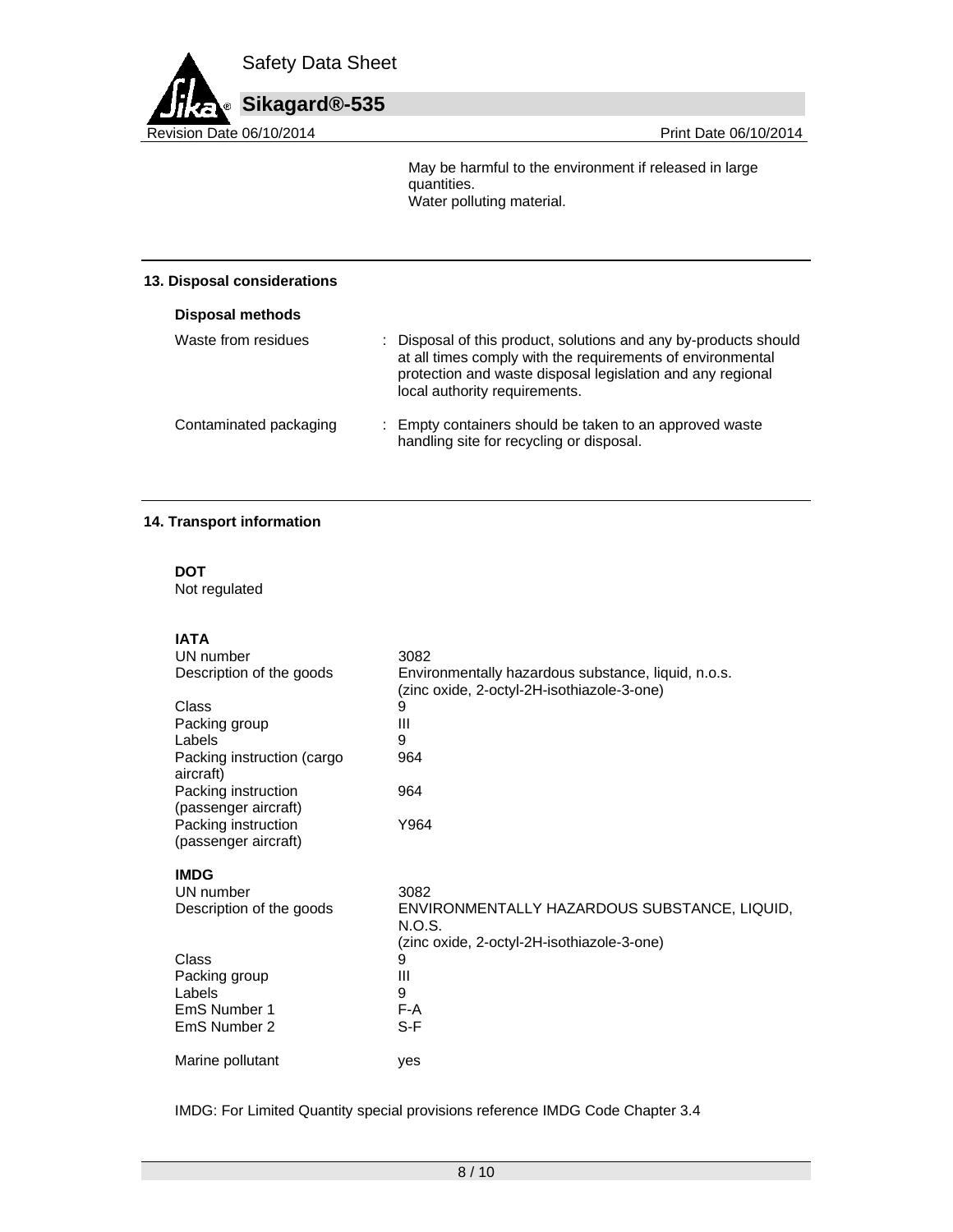

**Special precautions for user** no data available

**Transport in bulk according to Annex II of MARPOL 73/78 and the IBC Code**  not applicable

#### **15. Regulatory information**

**TSCA list** : All chemical substances in this product are either listed on the TSCA Inventory or are in compliance with a TSCA Inventory exemption.

#### **EPCRA - Emergency Planning and Community Right-to-Know**

#### **CERCLA Reportable Quantity**

This material does not contain any components with a CERCLA RQ.

#### **SARA304 Reportable Quantity**

This material does not contain any components with a section 304 EHS RQ.

| SARA 311/312 Hazards                                                                         | : Chronic Health Hazard                                                                                                                                                                                                               |
|----------------------------------------------------------------------------------------------|---------------------------------------------------------------------------------------------------------------------------------------------------------------------------------------------------------------------------------------|
| <b>SARA 302</b>                                                                              | : SARA 302: No chemicals in this material are subject to the<br>reporting requirements of SARA Title III, Section 302.                                                                                                                |
| <b>SARA 313</b>                                                                              | : The following components are subject to reporting levels<br>established by SARA Title III, Section 313:<br>1314-13-2<br>zinc oxide<br>2.00%                                                                                         |
| <b>Clean Air Act</b>                                                                         |                                                                                                                                                                                                                                       |
| <b>Ozone-Depletion</b><br><b>Potential</b>                                                   | This product neither contains, nor was manufactured with a<br>Class I or Class II ODS as defined by the U.S. Clean Air Act<br>Section 602 (40 CFR 82, Subpt. A, App.A + B).                                                           |
| Air Act Section 12 (40 CFR 61).<br>Accidental Release Prevention (40 CFR 68.130, Subpart F). | This product does not contain any hazardous air pollutants (HAP), as defined by the U.S. Clean<br>This product does not contain any chemicals listed under the U.S. Clean Air Act Section 112(r) for                                  |
| <b>California Prop 65</b>                                                                    | WARNING: This product contains a chemical known in the<br>State of California to cause birth defects or other reproductive<br>harm.<br>WARNING! This product contains a chemical known in the<br>State of California to cause cancer. |

#### **16. Other information**